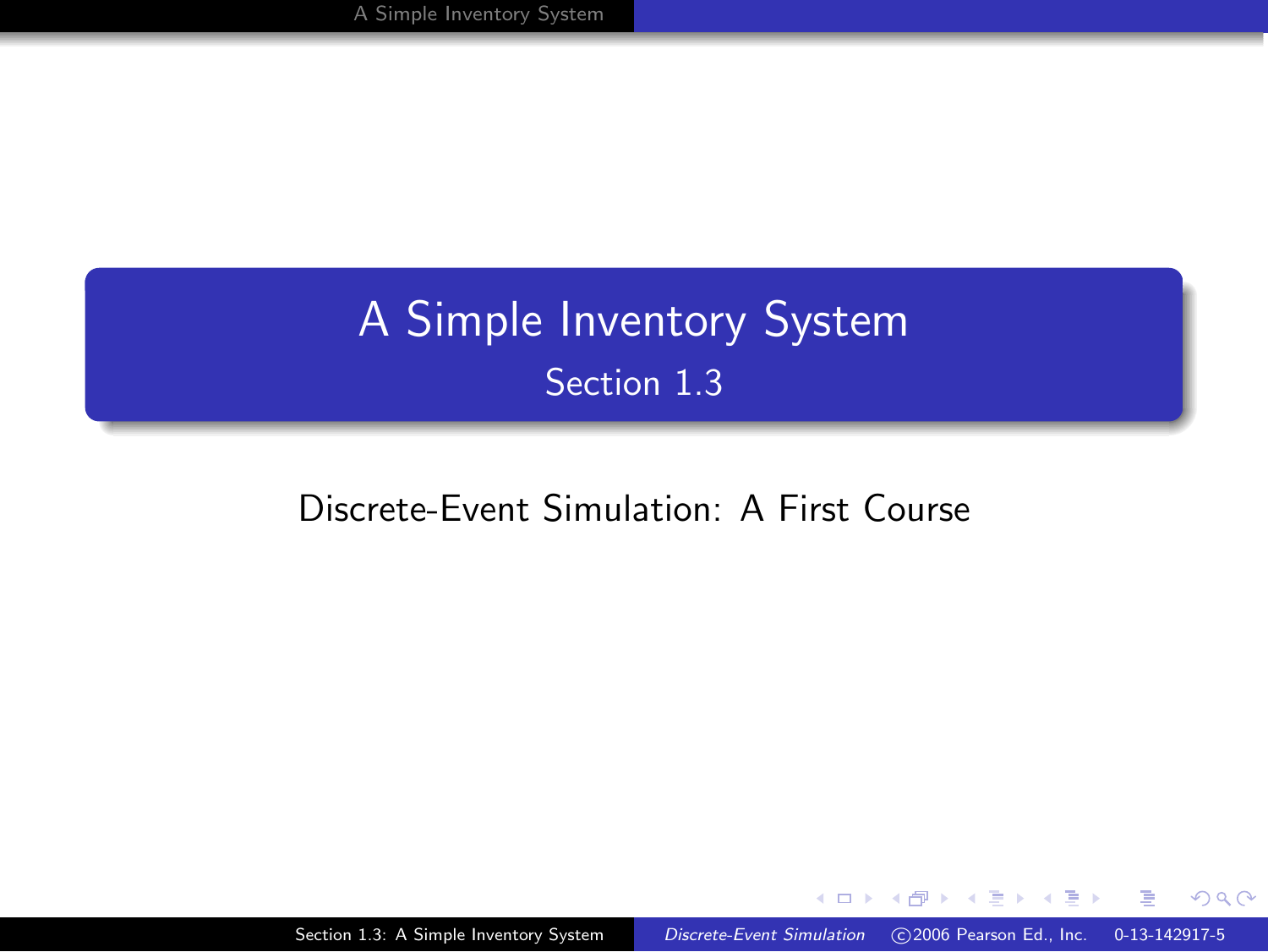# Section 1.3: A Simple Inventory System



- Distributes items from current inventory to customers
- Customer demand is discrete
- Simple  $\iff$  one type of item

<span id="page-1-0"></span> $\Omega$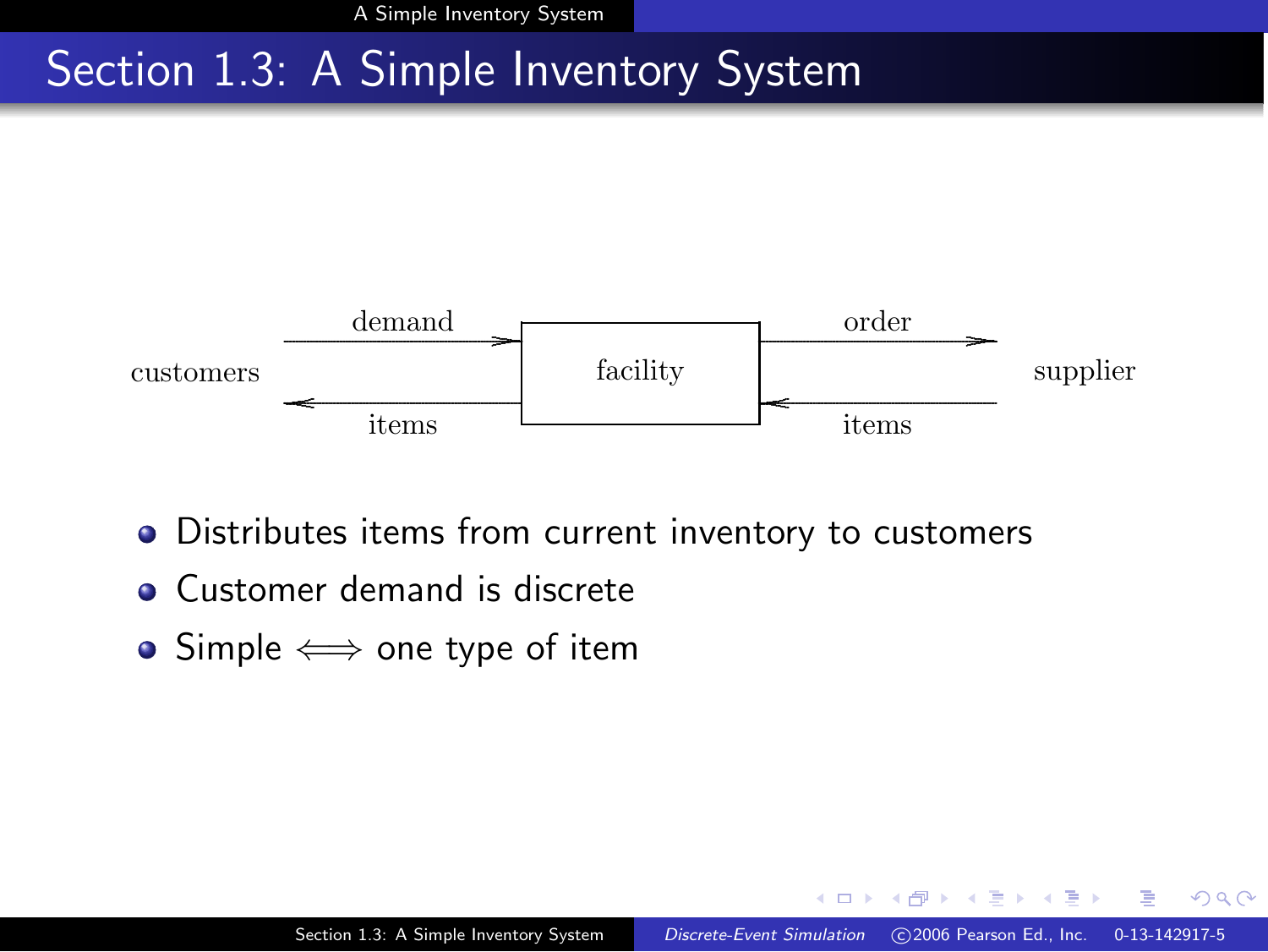# Inventory Policy

#### **•** Transaction Reporting

- Inventory review after each transaction
- Significant labor may be required
- Less likely to experience shortage

### **•** Periodic Inventory Review

- Inventory review is periodic
- Items are ordered, if necessary, only at review times
- (s, S) are the min, max inventory levels,  $0 \le s \le S$
- We assume periodic inventory review
- Search for  $(s, S)$  that minimize cost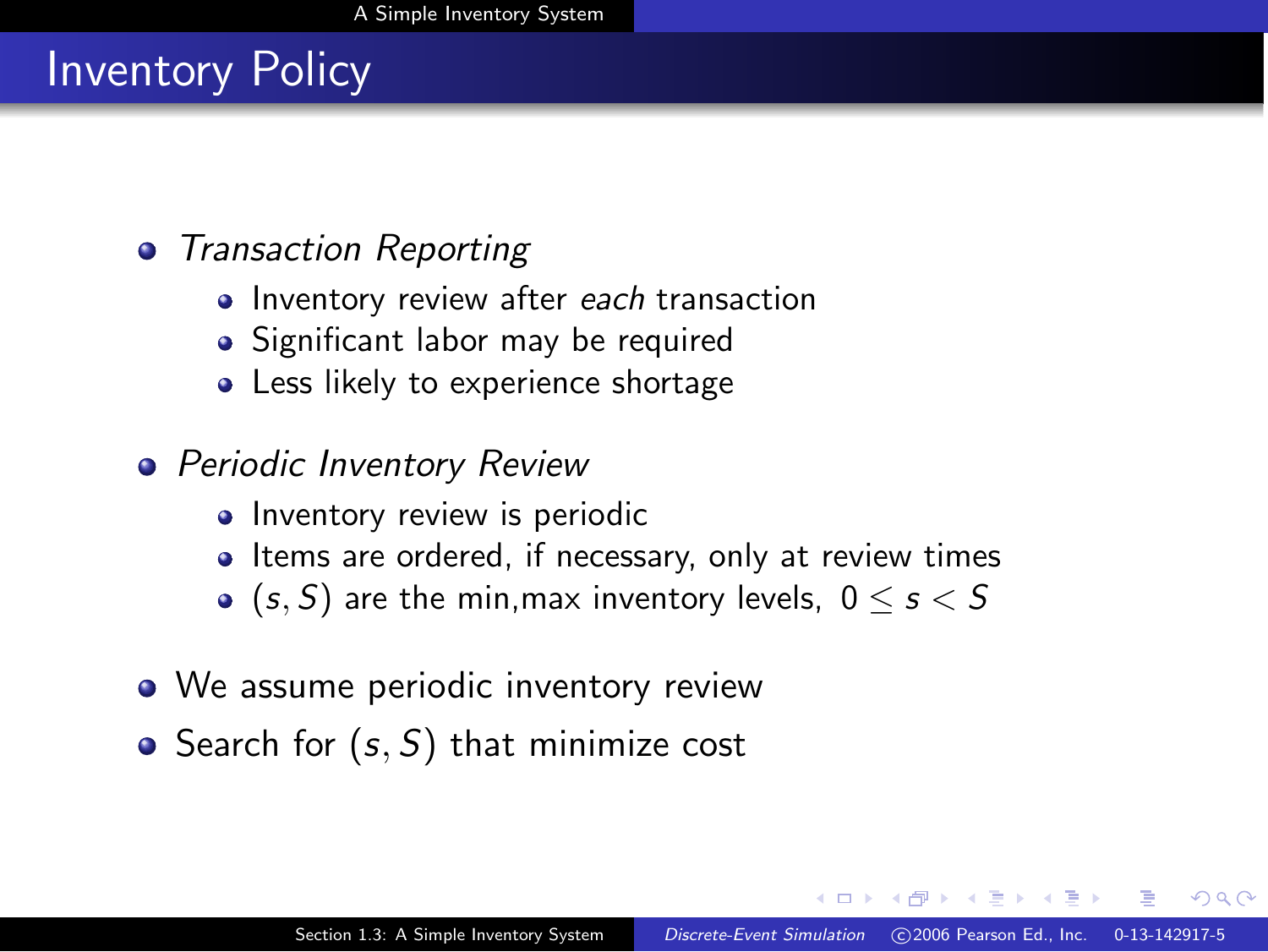## Conceptual Model

### Inventory System Costs

- Holding cost: for items in inventory
- Shortage cost: for unmet demand
- Setup cost: fixed cost when order is placed
- Item cost: per-item order cost
- Ordering cost: sum of setup and item costs

### Additional Assumptions

- Back ordering is possible
- No delivery lag
- Initial inventory level is S
- Terminal inventory level is S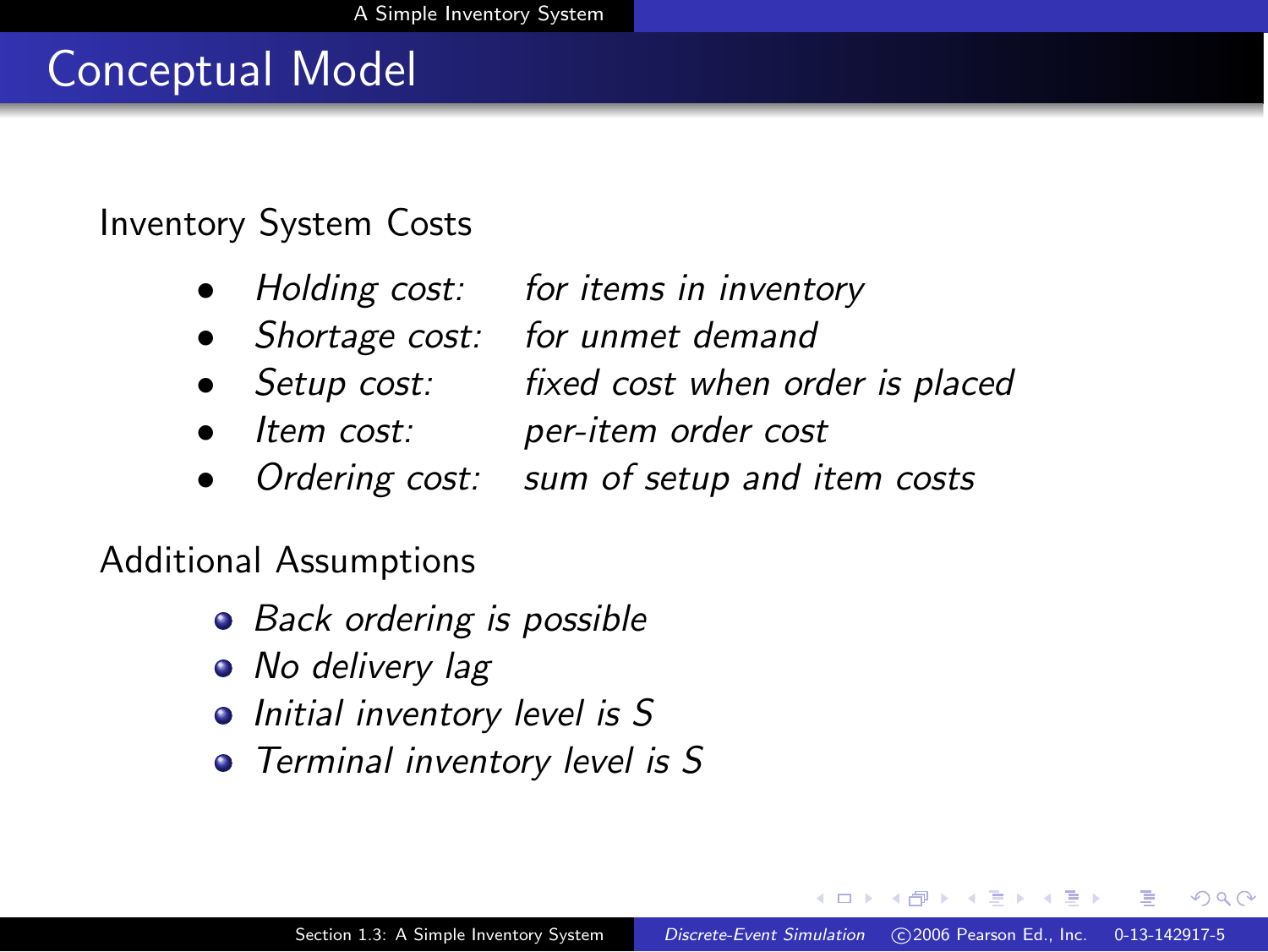# Specification Model

- Time begins at  $t = 0$
- Review times are  $t = 0, 1, 2, \ldots$
- $l_{i-1}$ : inventory level at *beginning* of *i*<sup>th</sup> interval
- $\bullet$   $o_{i-1}$ : amount ordered at time  $t = i 1$ ,  $(o_{i-1} > 0)$
- $d_i$ : demand quantity *during i*<sup>th</sup> interval,  $(d_i \geq 0)$
- **Inventory at end of interval can be negative**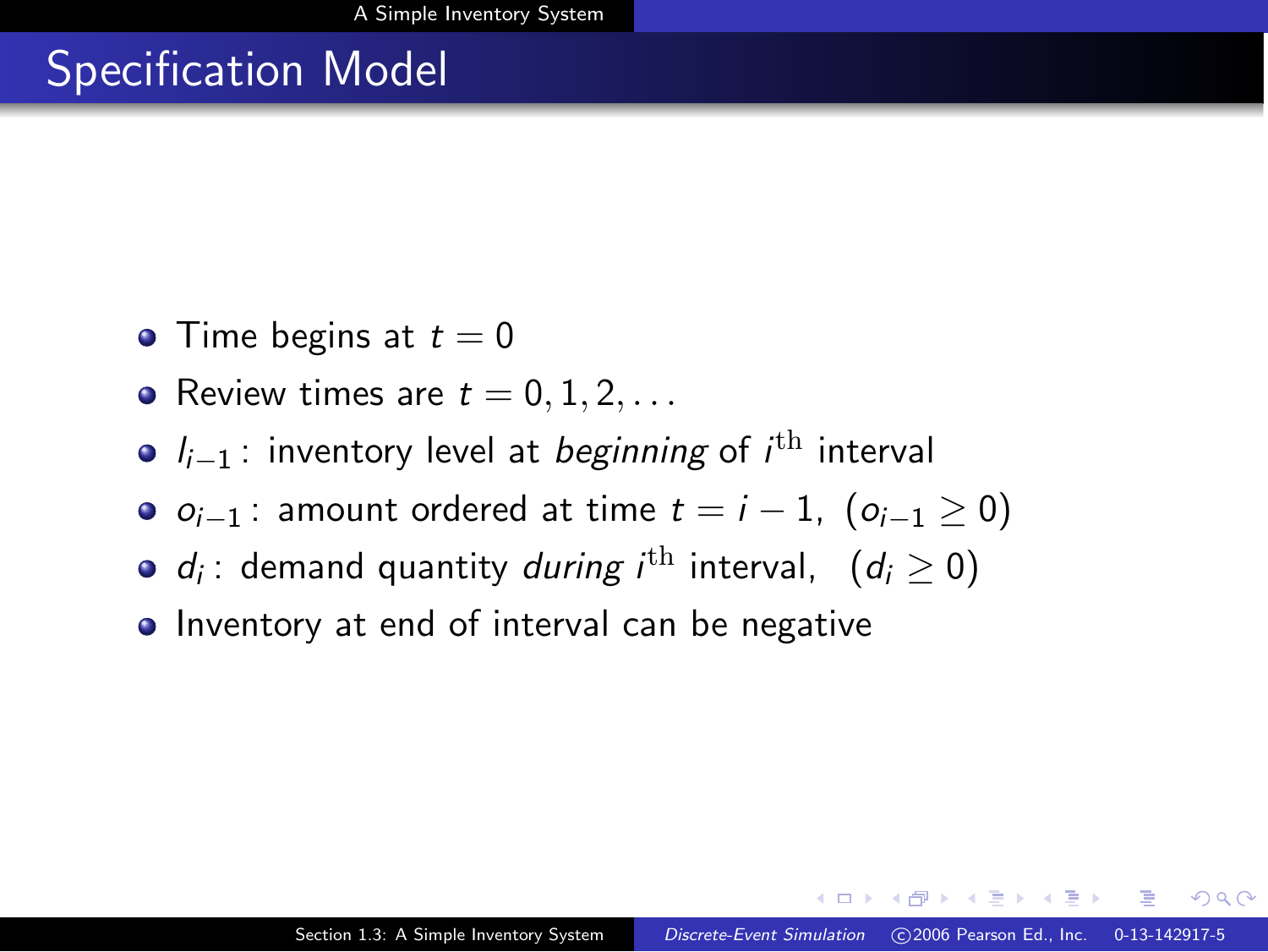## Inventory Level Considerations

- Inventory level is reviewed at  $t = i 1$
- $\bullet$  If at least s, no order is placed

If less than s, inventory is replenished to S

$$
o_{i-1} = \begin{cases} 0 & l_{i-1} \ge s \\ S - l_{i-1} & l_{i-1} < s \end{cases}
$$

- Items are delivered immediately
- At end of  $i^{\text{th}}$  interval, inventory diminished by  $d_i$

$$
l_i = l_{i-1} + o_{i-1} - d_i
$$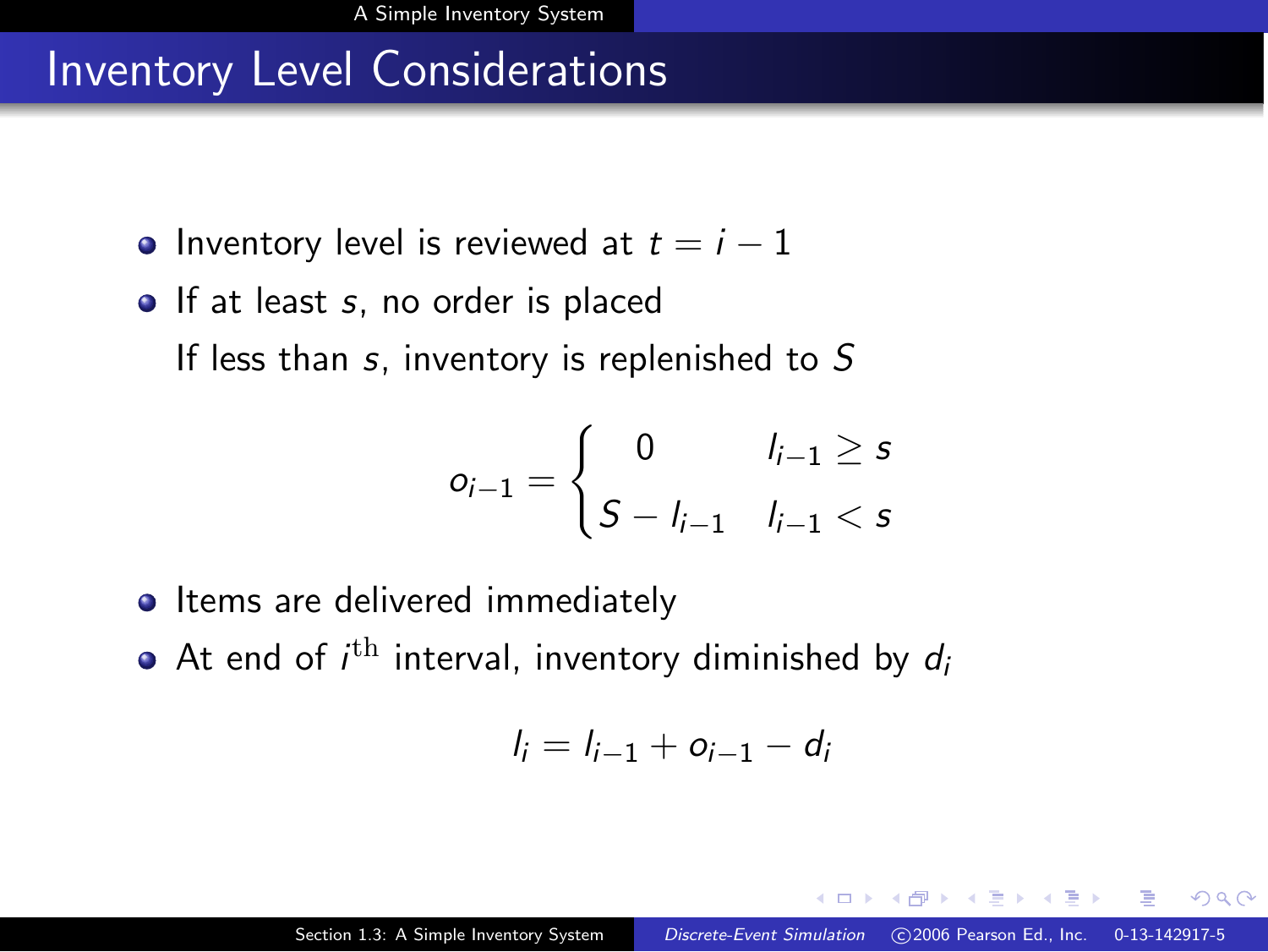# Time Evolution of Inventory Level

#### Algorithm 1.3.1

```
l_0 = S; /* the initial inventory level is S \times li = 0:
while (more demand to process) \{i++:
    if (l_{i-1} < s)o_{i-1} = S - l_{i-1};
    else
        Q_{i-1} = 0:
    d_i = GetDemand();
    l_i = l_{i-1} + o_{i-1} - d_i;}
n = i;
o_n = S - l_n;l_n = S; /* the terminal inventory level is S */
return l_1, l_2, ..., l_n and o_1, o_2, ..., o_n;
```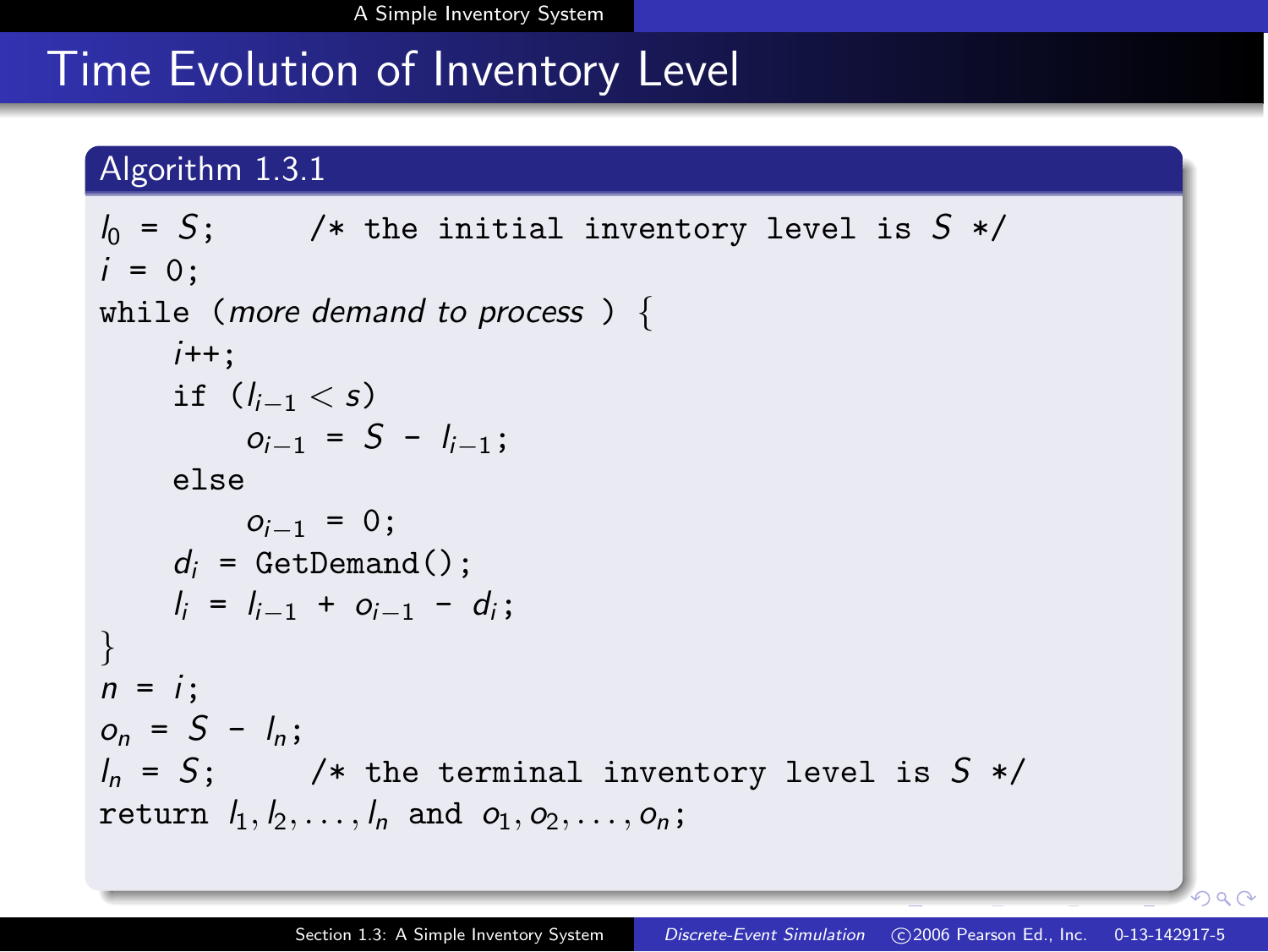## Example 1.3.1: SIS with Sample Demands

Let  $(s, S) = (20, 60)$  and consider  $n = 12$  time intervals



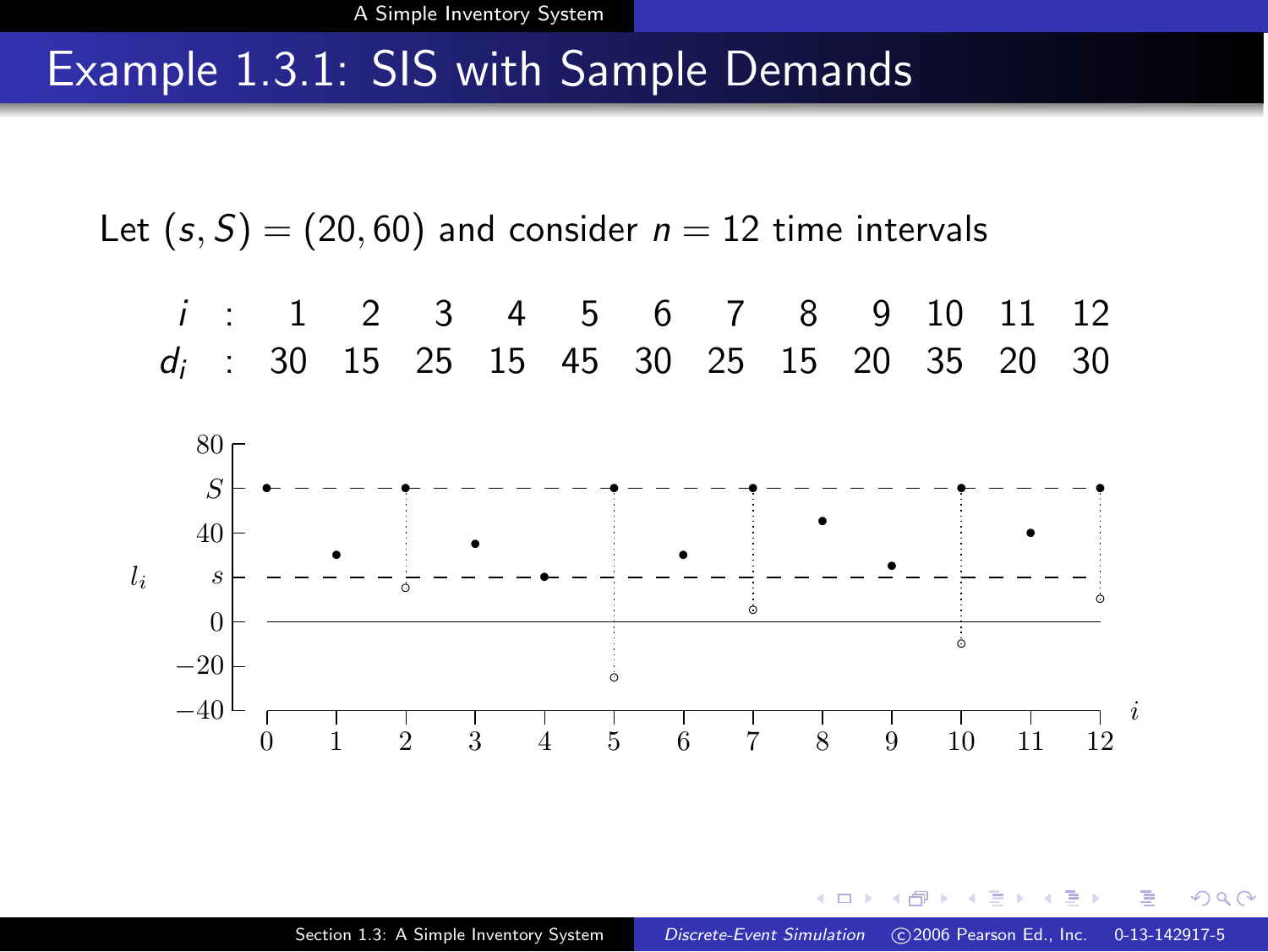# Output Statistics

- What statistics to compute?
- Average demand and average order

$$
\bar{d} = \frac{1}{n} \sum_{i=1}^n d_i \qquad \qquad \bar{o} = \frac{1}{n} \sum_{i=1}^n o_i.
$$

For Example 1.3.1 data  $\overline{d} = \overline{o} = 305/12 \simeq 25.42$  items per time interval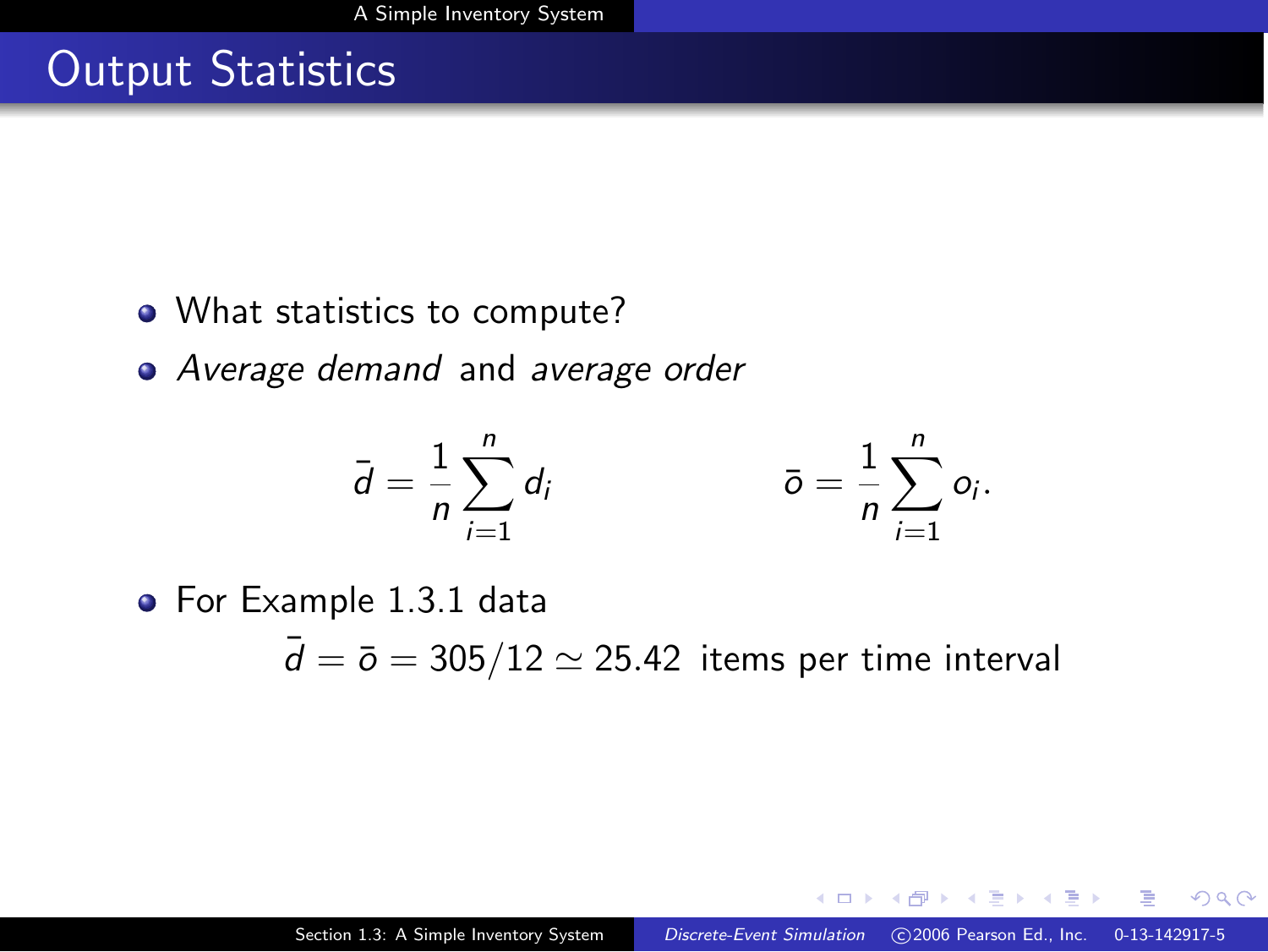# Flow Balance

- Average demand and order *must* be equal
- Ending inventory level is S
- Over the simulated period, all demand is satisfied
- Average "flow" of items in equals average "flow" of items out

$$
\text{customers} \quad \overline{d} \quad \text{facility} \quad \overline{o} \quad \text{supplier}
$$

• The inventory system is flow balanced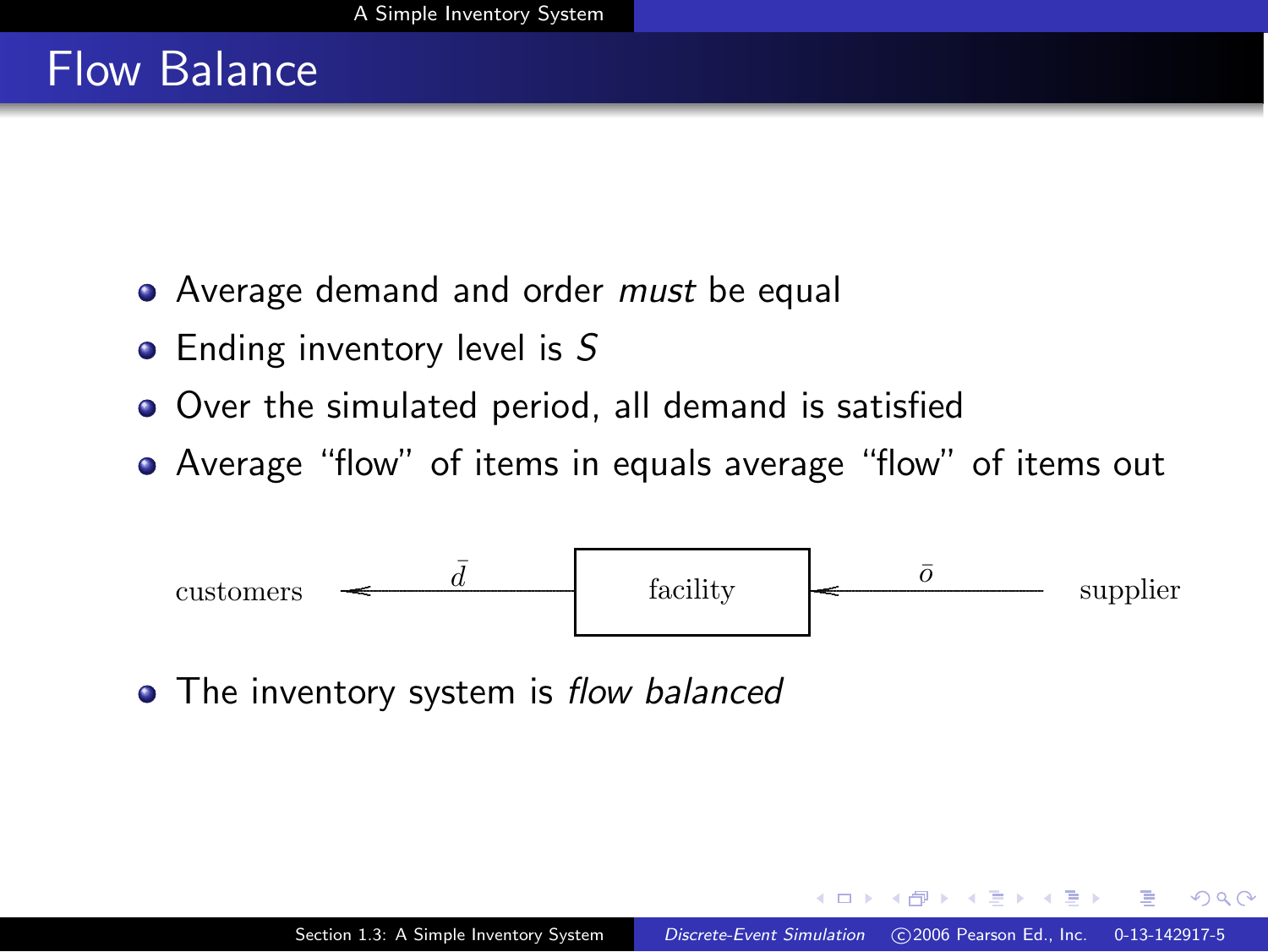# Constant Demand Rate

- Holding and shortage costs are proportional to time-averaged inventory levels
- $\bullet$  Must know inventory level for all  $t$
- Assume the demand rate is constant between review times

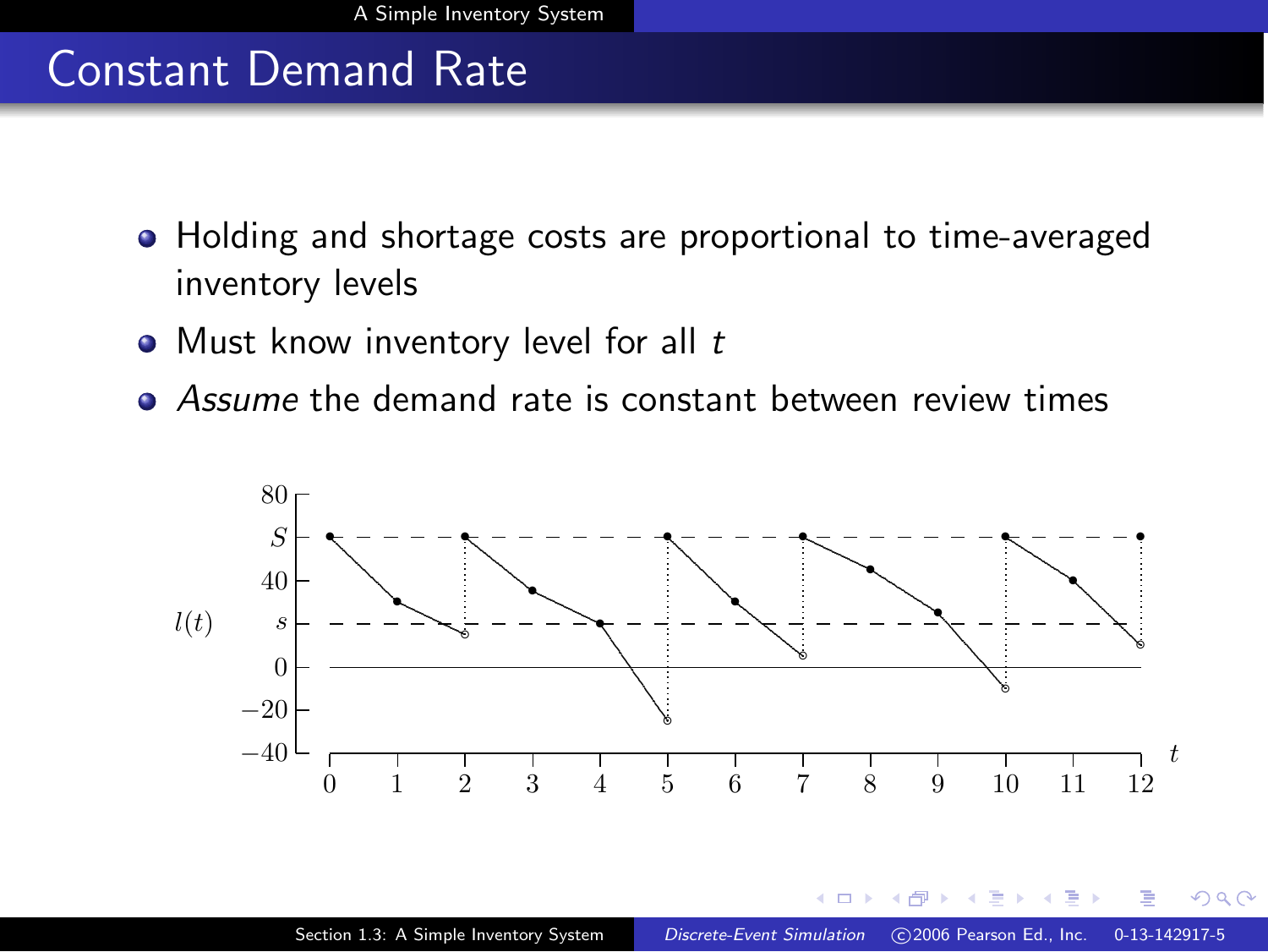### Inventory Level as a Function of Time

The inventory level at any time  $t$  in  $i^{\rm th}$  interval is

$$
I(t)=I_{i-1}'-(t-i+1)d_i
$$

if demand rate is constant between review times

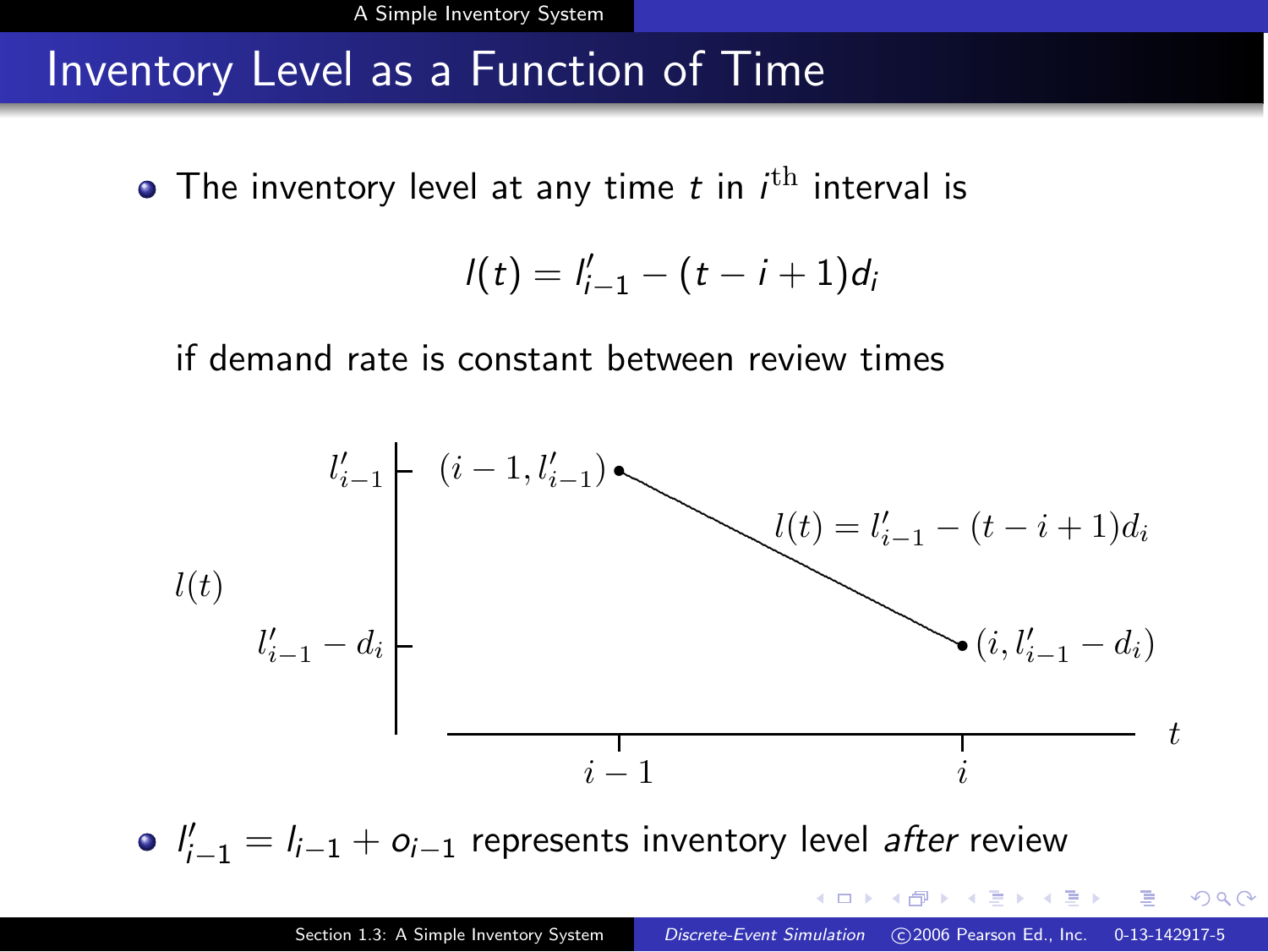### Inventory Decrease Is Not Linear

- $\bullet$  Inventory level at any time t is an integer
- $l(t)$  should be rounded to an integer value
- $l(t)$  is a stair-step, rather than linear, function

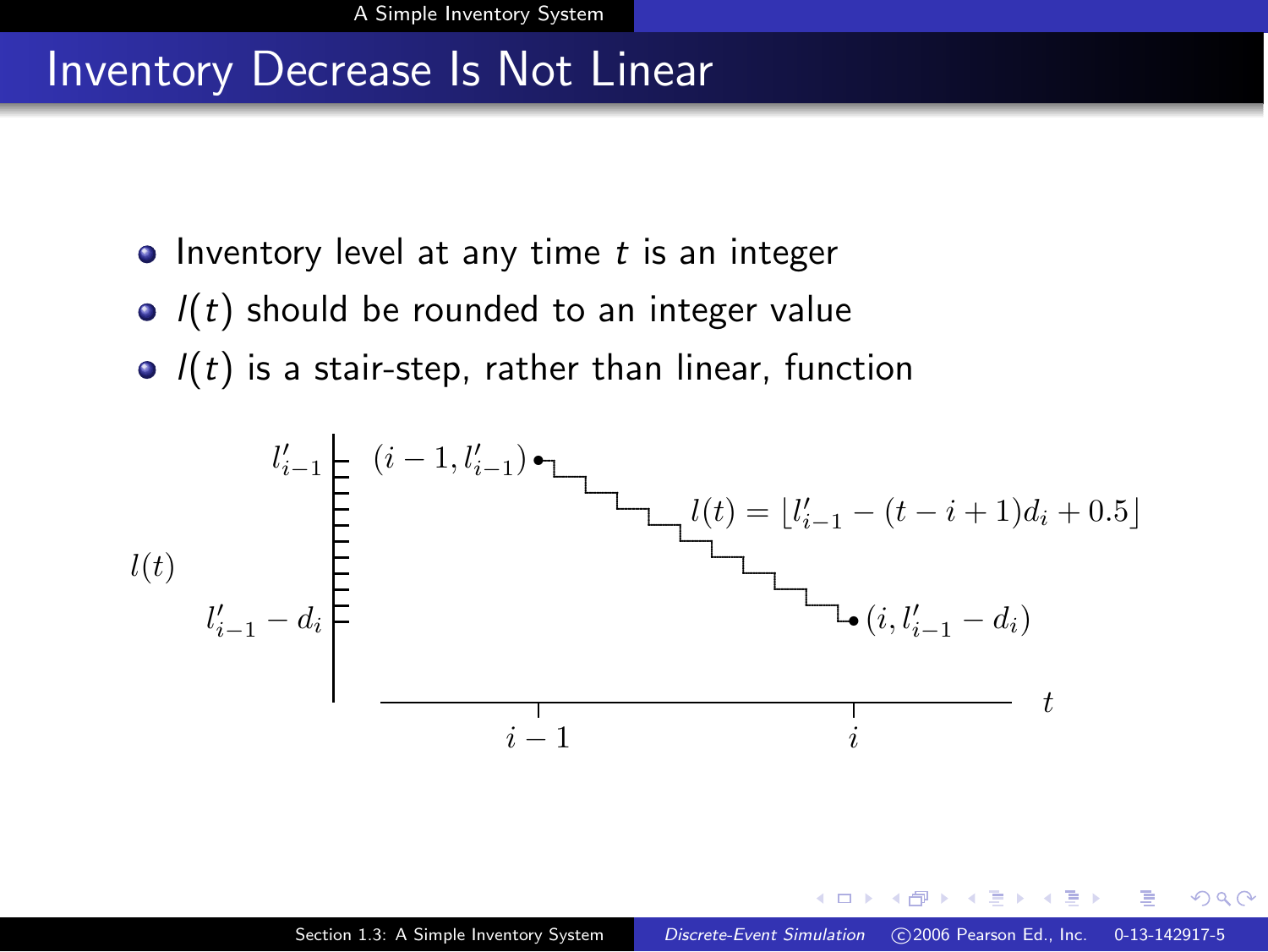## Time-Averaged Inventory Level

- $\bullet$   $\ell(t)$  is the basis for computing the time-averaged inventory level
- Case 1: If  $I(t)$  remains non-negative over  $i^{\text{th}}$  interval

$$
\bar{l}_i^+ = \int_{i-1}^i l(t) dt
$$

• Case 2: If  $I(t)$  becomes negative at some time  $\tau$ 

$$
\bar{l}_i^+ = \int_{i-1}^{\tau} l(t) dt \qquad \qquad \bar{l}_i^- = -\int_{\tau}^i l(t) dt
$$

• 
$$
\overline{I}_i^+
$$
 is the time-averaged holding level  $\overline{I}_i^-$  is the time-averaged shortage level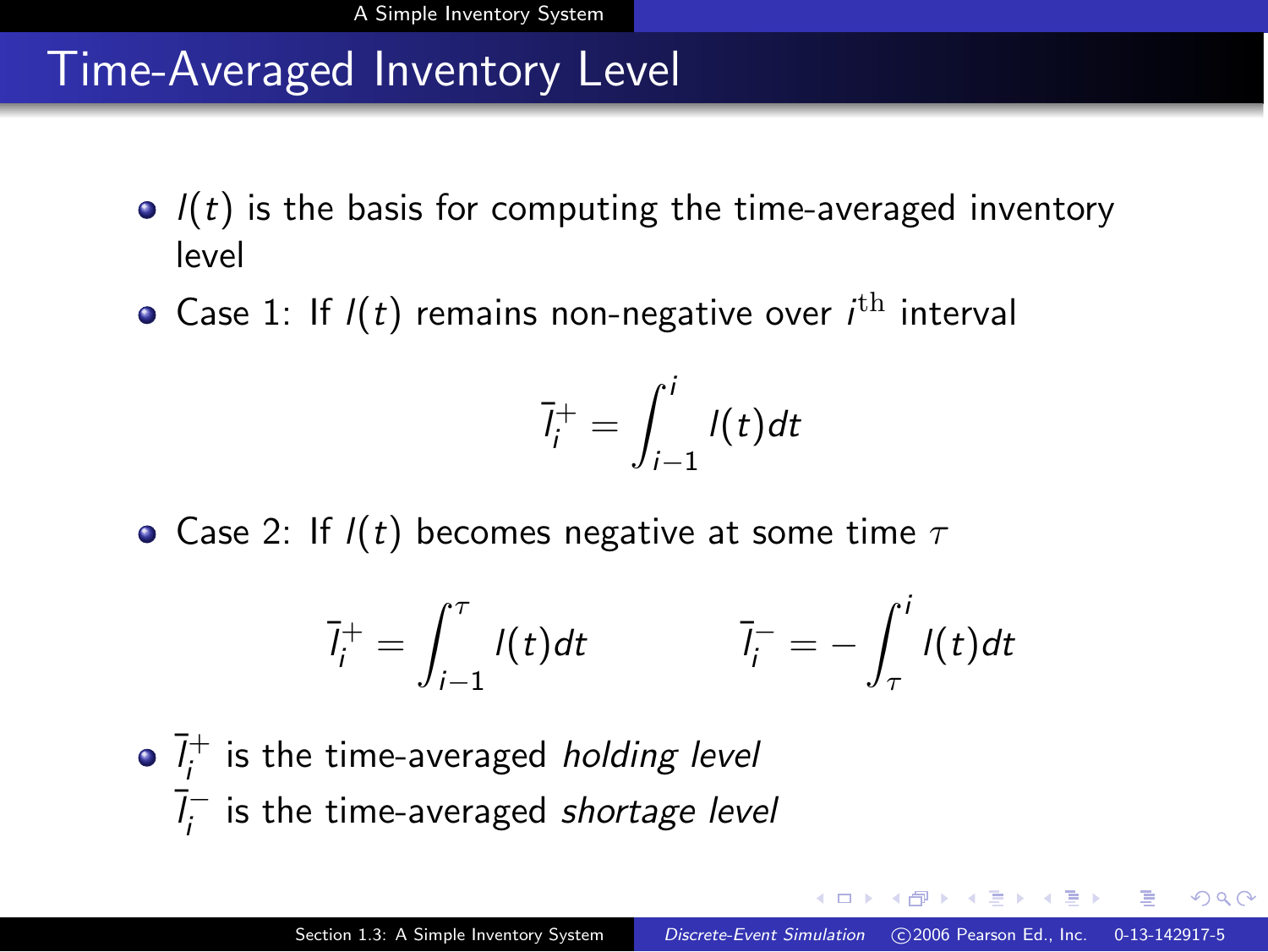## Case 1: No Back Ordering

No shortage during  $i^{\text{th}}$  time interval iff.  $d_i \leq l'_{i-1}$ 



**•** Time-averaged holding level: area of a trapezoid

$$
\bar{l}_i^+ = \int_{i-1}^i l(t) dt = \frac{l'_{i-1} + (l'_{i-1} - d_i)}{2} = l'_{i-1} - \frac{1}{2} d_i
$$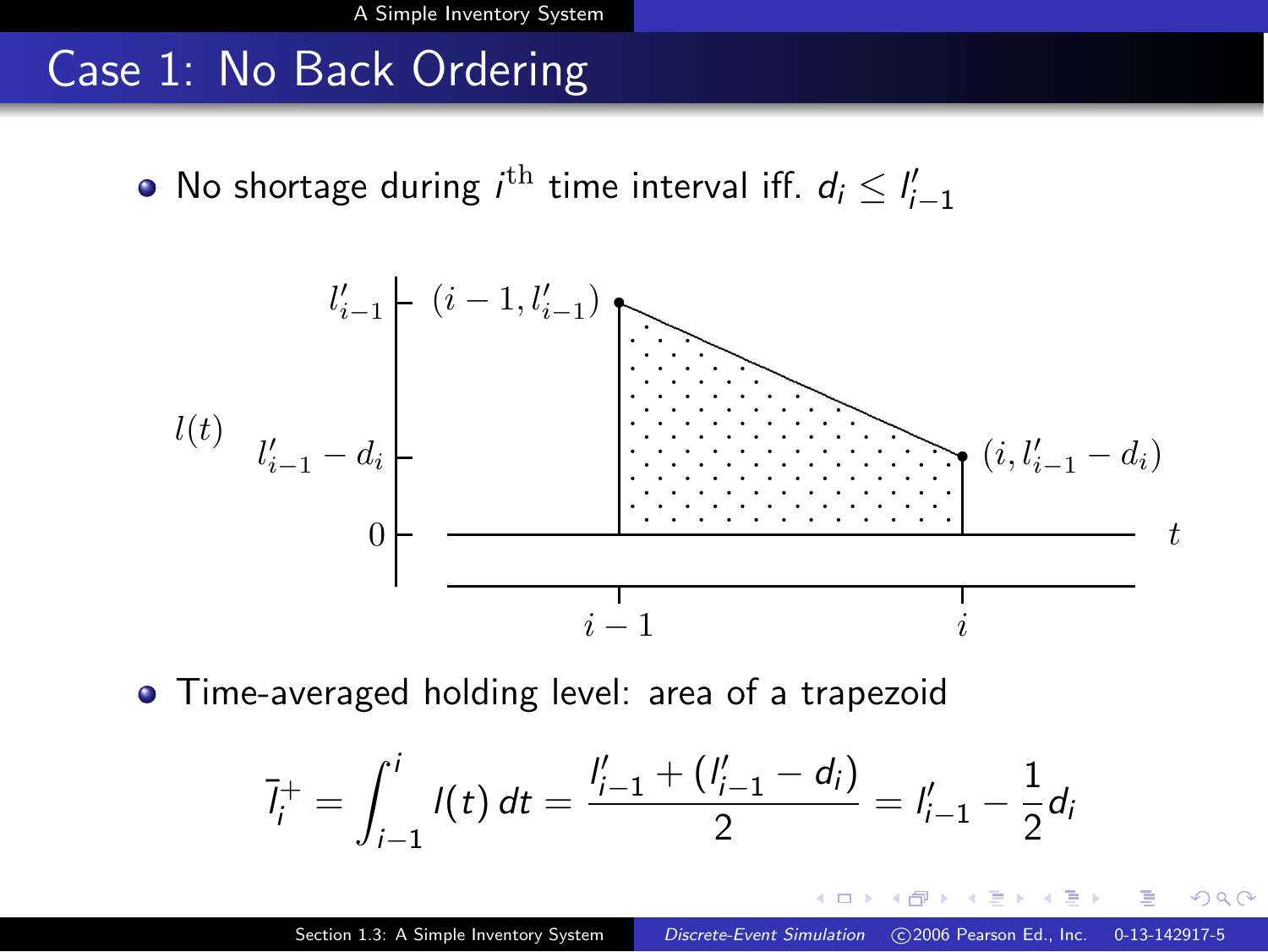# Case 2: Back Ordering

Inventory becomes negative iff.  $d_i > l'_{i-1}$ 

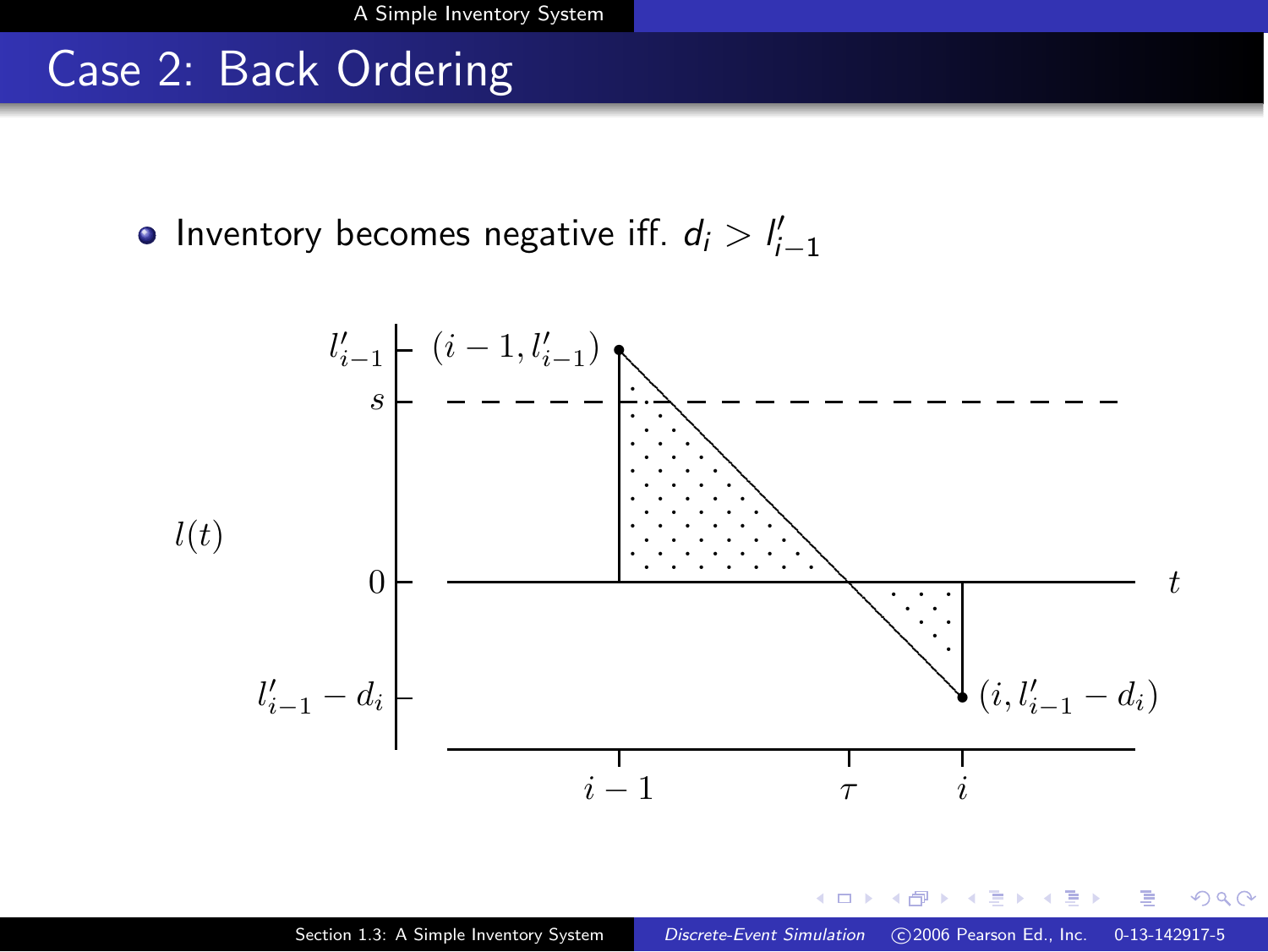# Case 2: Back Ordering (Cont.)

- $l(t)$  becomes negative at time  $t = \tau = i 1 + (l'_{i-1}/d_i)$
- Time-averaged holding and shortage levels for  $i^{\text{th}}$  interval computed as the areas of triangles

$$
\bar{l}_i^+ = \int_{i-1}^{\tau} l(t) dt = \cdots = \frac{(l'_{i-1})^2}{2d_i}
$$

$$
\bar{l}_i^- = -\int_{\tau}^i l(t) \, dt = \cdots = \frac{(d_i - l'_{i-1})^2}{2d_i}
$$

 $\Omega$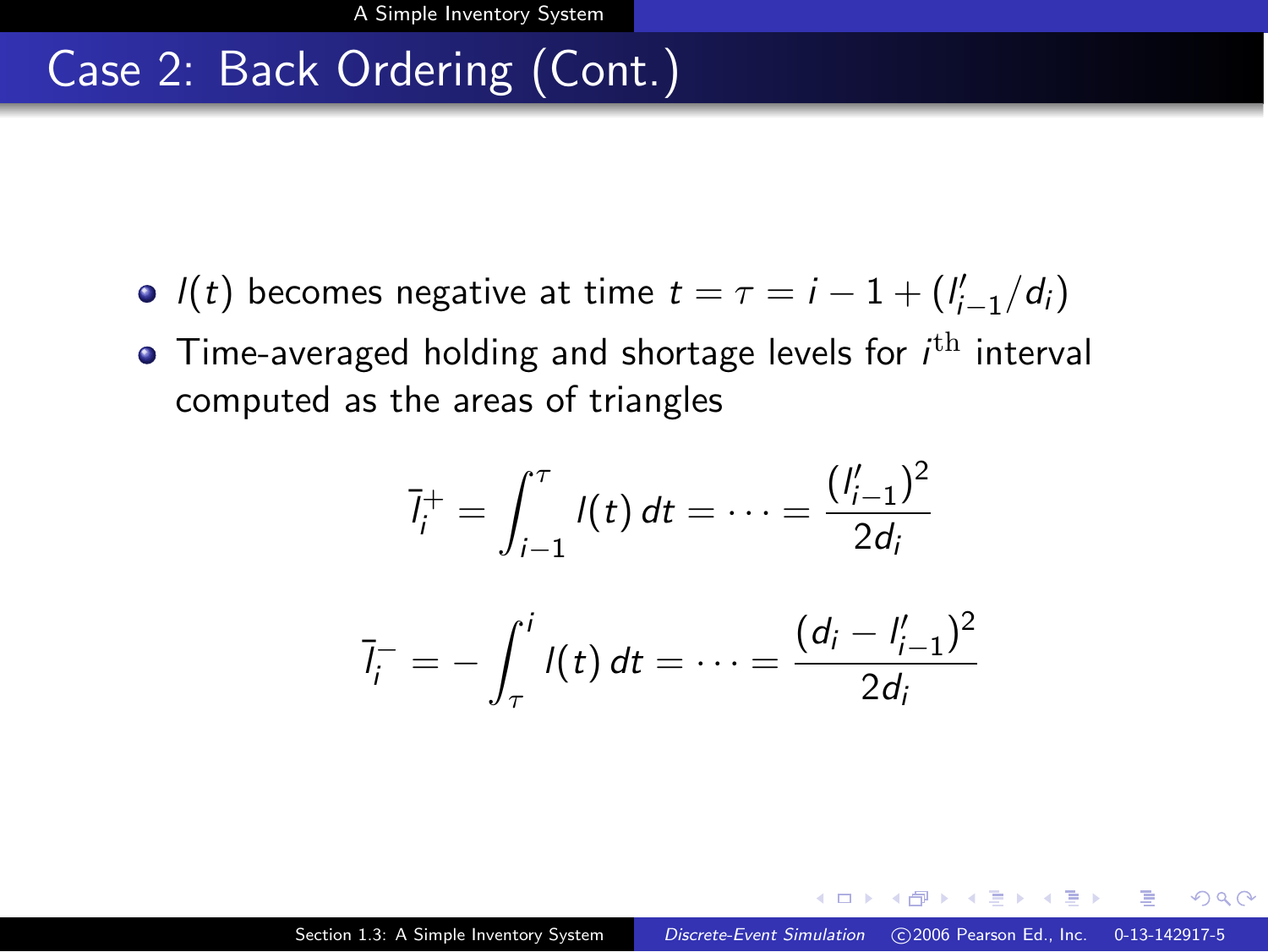## Time-Averaged Inventory Level

Time-averaged holding level and time-averaged shortage level

$$
\bar{l}^{+} = \frac{1}{n} \sum_{i=1}^{n} \bar{l}_{i}^{+} \qquad \qquad \bar{l}^{-} = \frac{1}{n} \sum_{i=1}^{n} \bar{l}_{i}^{-}
$$

- Note that time-averaged shortage level is positive
- The time-averaged inventory level is

$$
\bar{l} = \frac{1}{n} \int_0^n l(t) \, dt = \bar{l}^+ - \bar{l}^-
$$

つへへ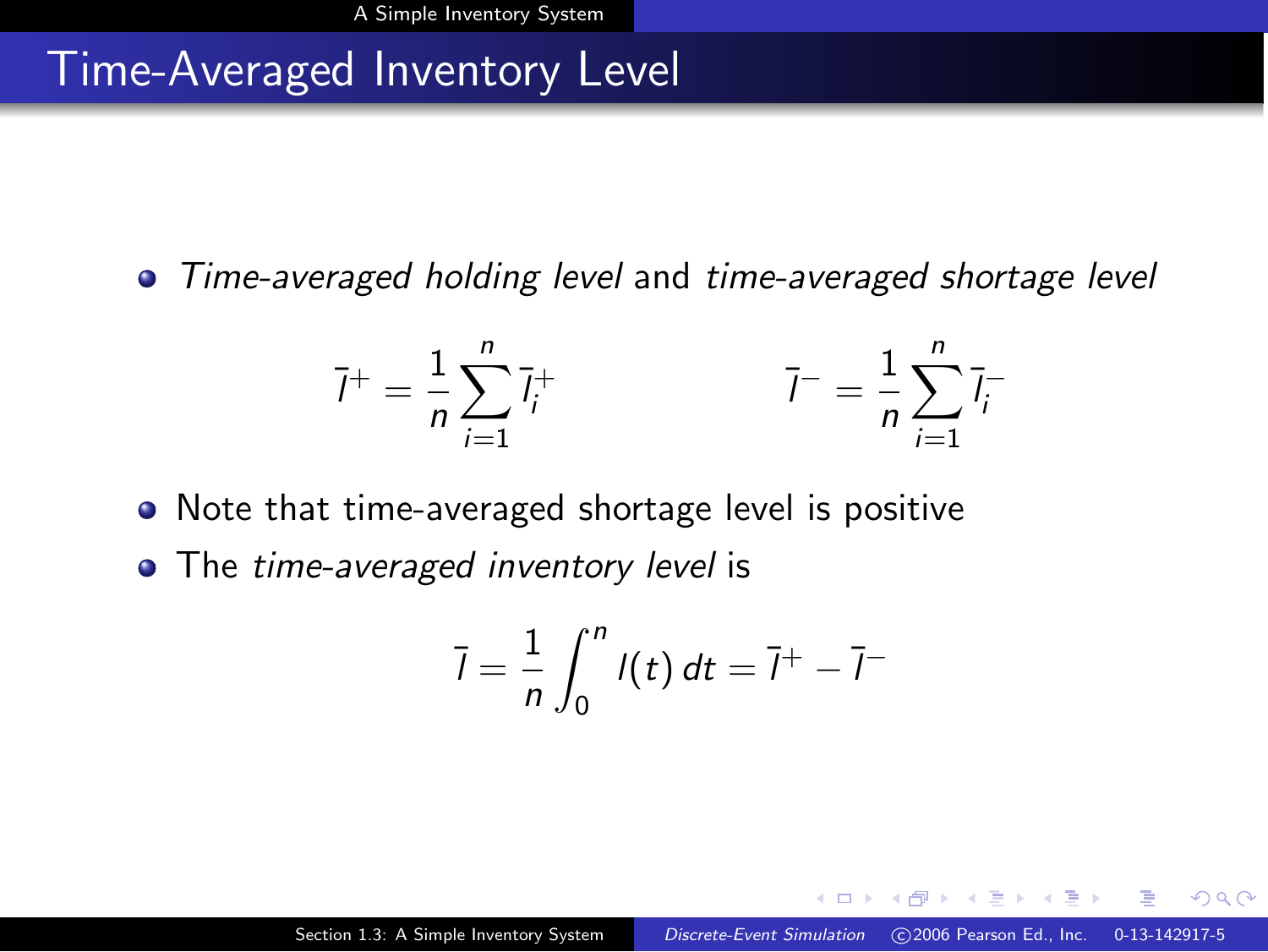# Computational Model

- **•** sis1 is a trace-driven computational model of the SIS
- Computes the statistics

$$
\bar{d},\ \bar{o},\ \bar{l}^+,\ \bar{l}^-
$$

and the order frequency  $\bar{u}$ 

$$
\bar{u} = \frac{\text{number of orders}}{n}
$$

• Consistency check: compute  $\overline{o}$  and  $\overline{d}$  separately, then compare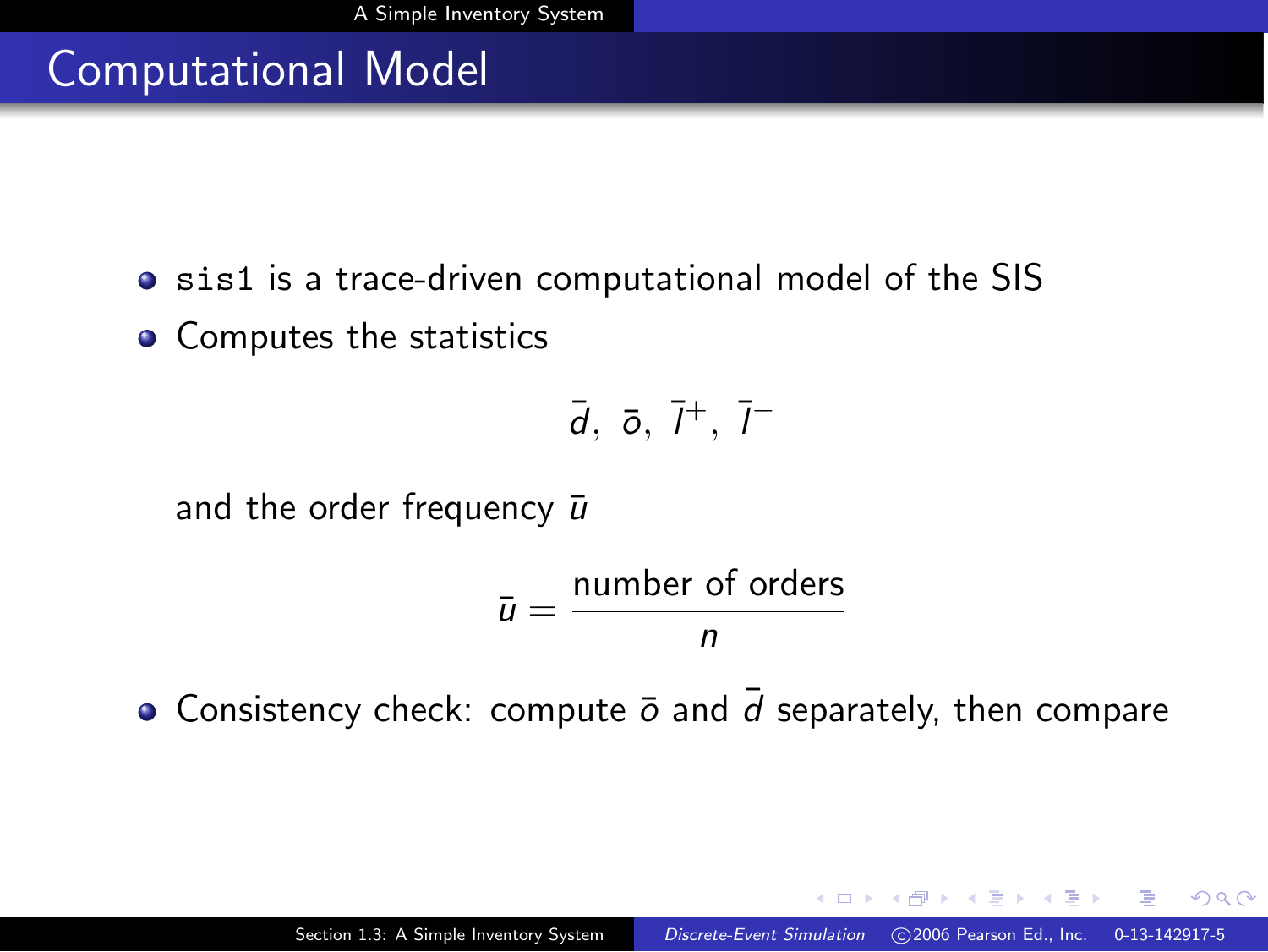# Example 1.3.4: Executing sis1

- Trace file sis1.dat contains data for  $n = 100$  time intervals
- With  $(s, S) = (20, 80)$

$$
\bar{\sigma} = \bar{d} = 29.29
$$
  $\bar{u} = 0.39$   $\bar{l}^+ = 42.40$   $\bar{l}^- = 0.25$ 

After Chapter 2, we will generate data randomly (no trace file)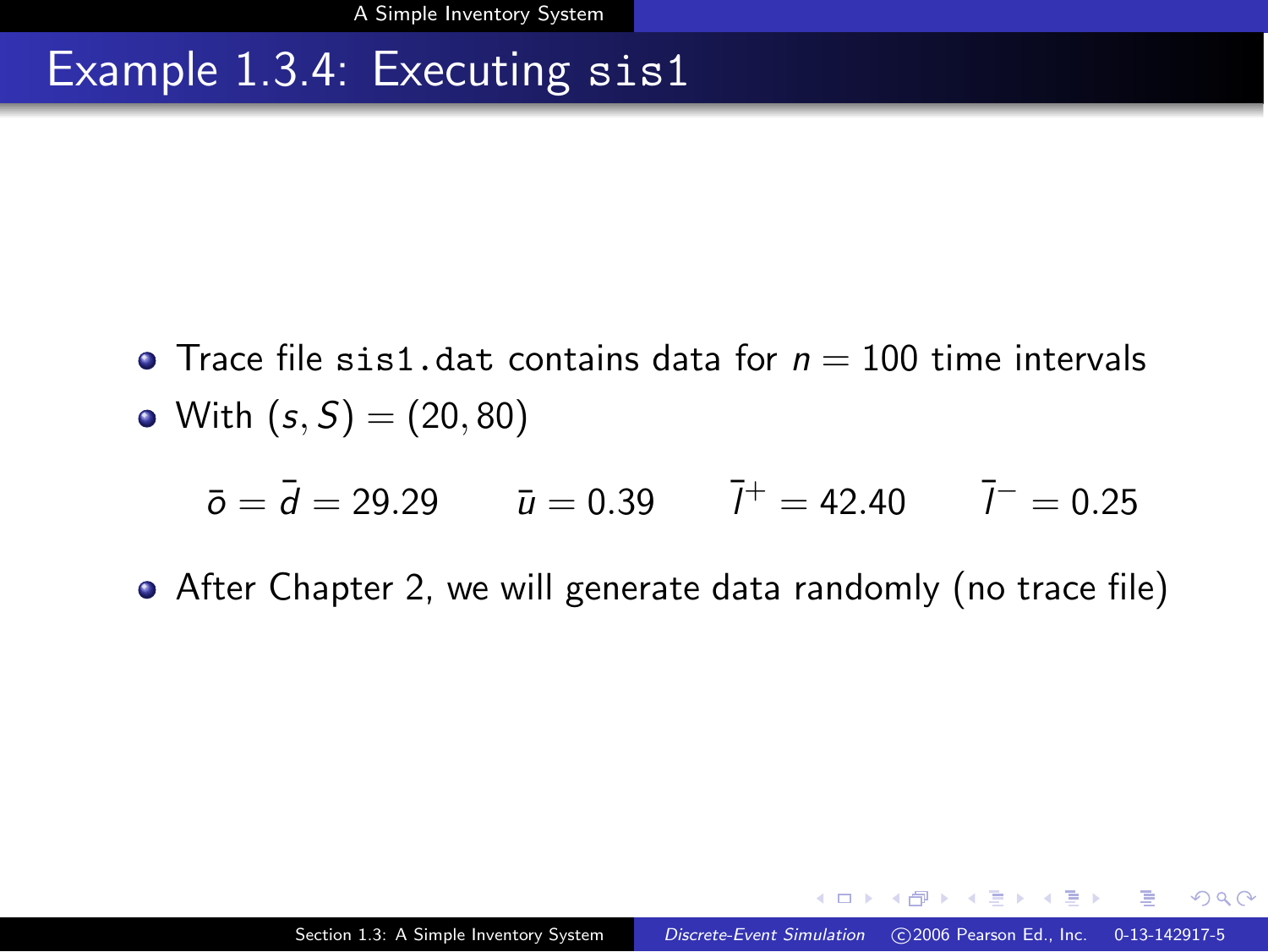# Operating Costs

A facility's cost of operation is determined by:

- $c_{\text{item}}$  : unit cost of new item
- $c_{\text{setup}}$  : fixed cost for placing an order
- chold : cost to hold one item for one time interval
- $c<sub>short</sub>$  : cost of being short one item for one time interval

 $\Omega$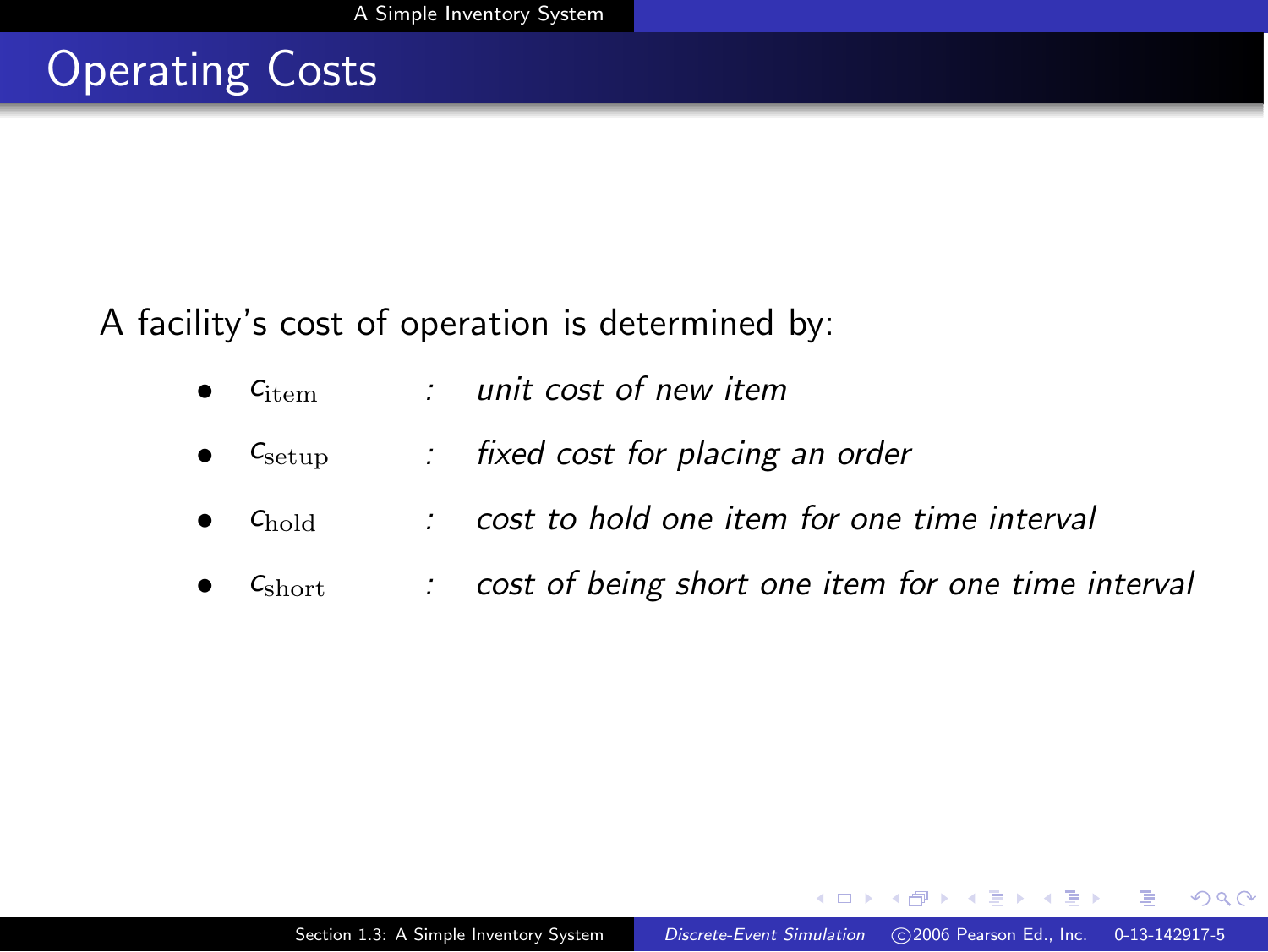

- Automobile dealership that uses weekly periodic inventory review
- The facility is the showroom and surrounding areas
- **O** The items are new cars
- The supplier is the car manufacturer
- "...customers are people convinced by clever advertising that their lives will be improved significantly if they purchase a new car from this dealer." (S. Park)
- Simple (one type of car) inventory system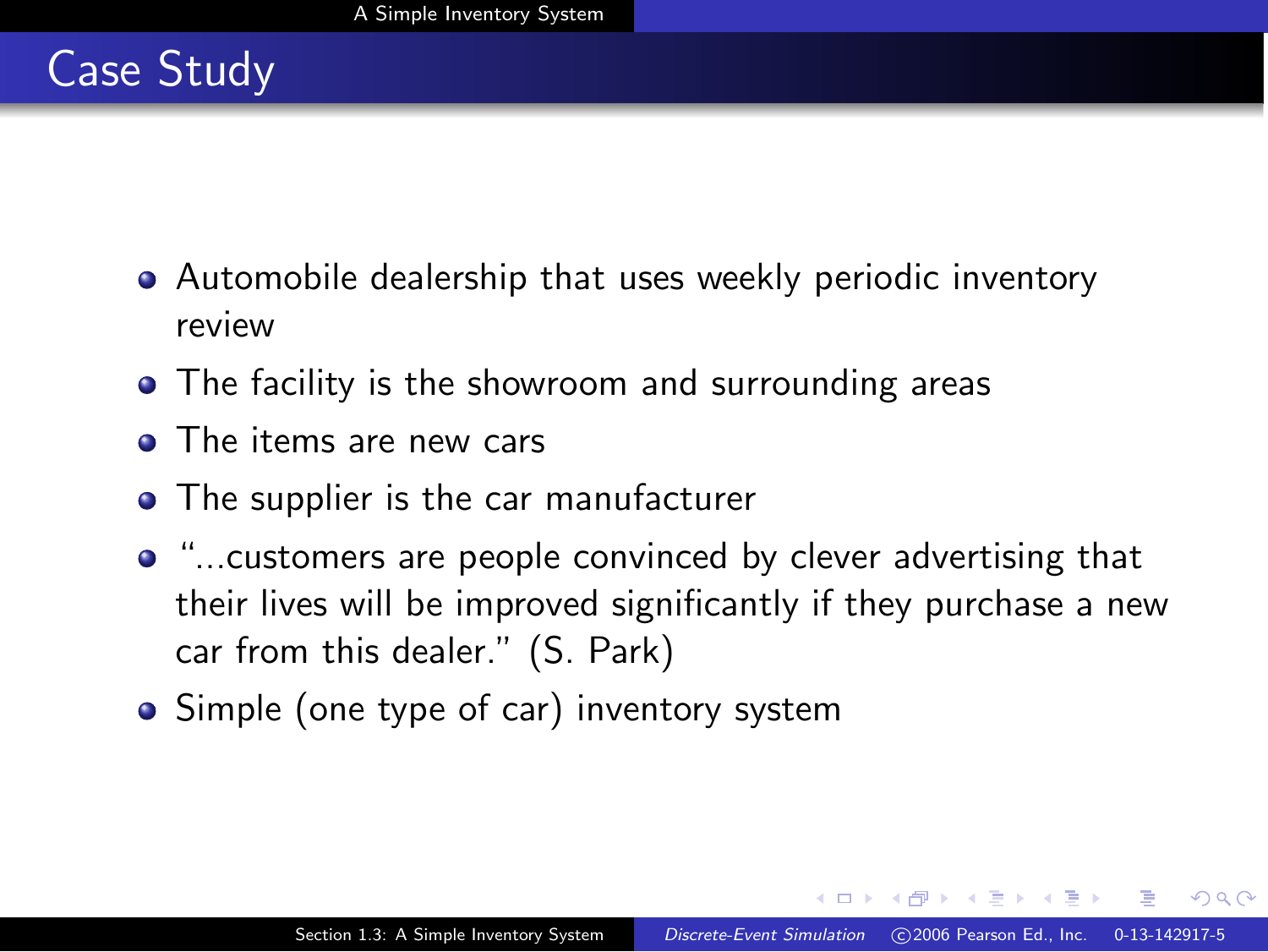# Example 1.3.5: Case Study Materialized

- Limited to a maximum of  $S = 80$  cars
- **Inventory reviewed every Monday**
- **If inventory falls below**  $s = 20$ **, order cars sufficient to restore** to S
- For now, ignore delivery lag
- Costs:
	- Item cost is  $c_{\text{item}} = $8000$  per item
	- Setup cost is  $c_{\text{setup}} = $1000$
	- Holding cost is  $c_{\text{hold}}$  = \$25 per week
	- Shortage cost is  $C_{\text{hold}}$  = \$700 per week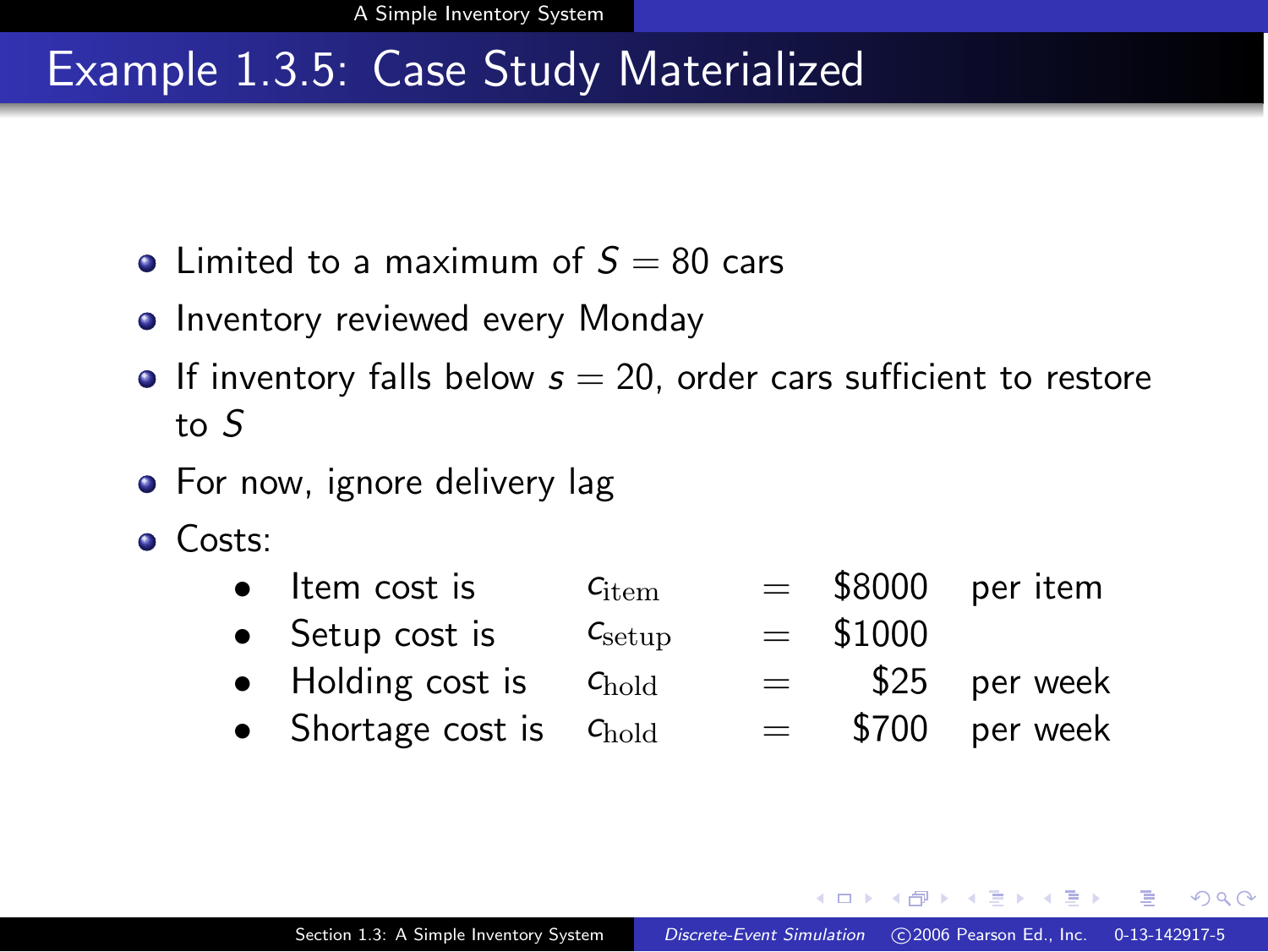### Per-Interval Average Operating Costs

#### • The average operating costs per time interval are

| $\bullet$ | item cost :    | $c_{\text{item}} \cdot \bar{o}$   |
|-----------|----------------|-----------------------------------|
| ٠         | setup cost:    | $c_{\text{setup}} \cdot \bar{u}$  |
| $\bullet$ | holding cost:  | $c_{\text{hold}} \cdot \bar{I}^+$ |
| $\bullet$ | shortage cost: | $c_{\rm short} \cdot l^{-1}$      |

• The average total operating cost per time interval is their sum

For the stats and costs of the hypothetical dealership:

| $\bullet$ item cost:                  | $$8000 \cdot 29.29$ |                           | $=$ \$234,320 per week |                   |
|---------------------------------------|---------------------|---------------------------|------------------------|-------------------|
| $\bullet$ setup cost:                 | $$1000 \cdot 0.39$  | $\mathbf{r} = \mathbf{r}$ |                        | \$390 per week    |
| $\bullet$ holding cost:               | $$25 \cdot 42.40$   | $=$                       |                        | $$1,060$ per week |
| • shortage $cost:$ \$700 $\cdot$ 0.25 |                     | $\mathbf{r} = \mathbf{r}$ |                        | $$175$ per week   |
|                                       |                     |                           |                        |                   |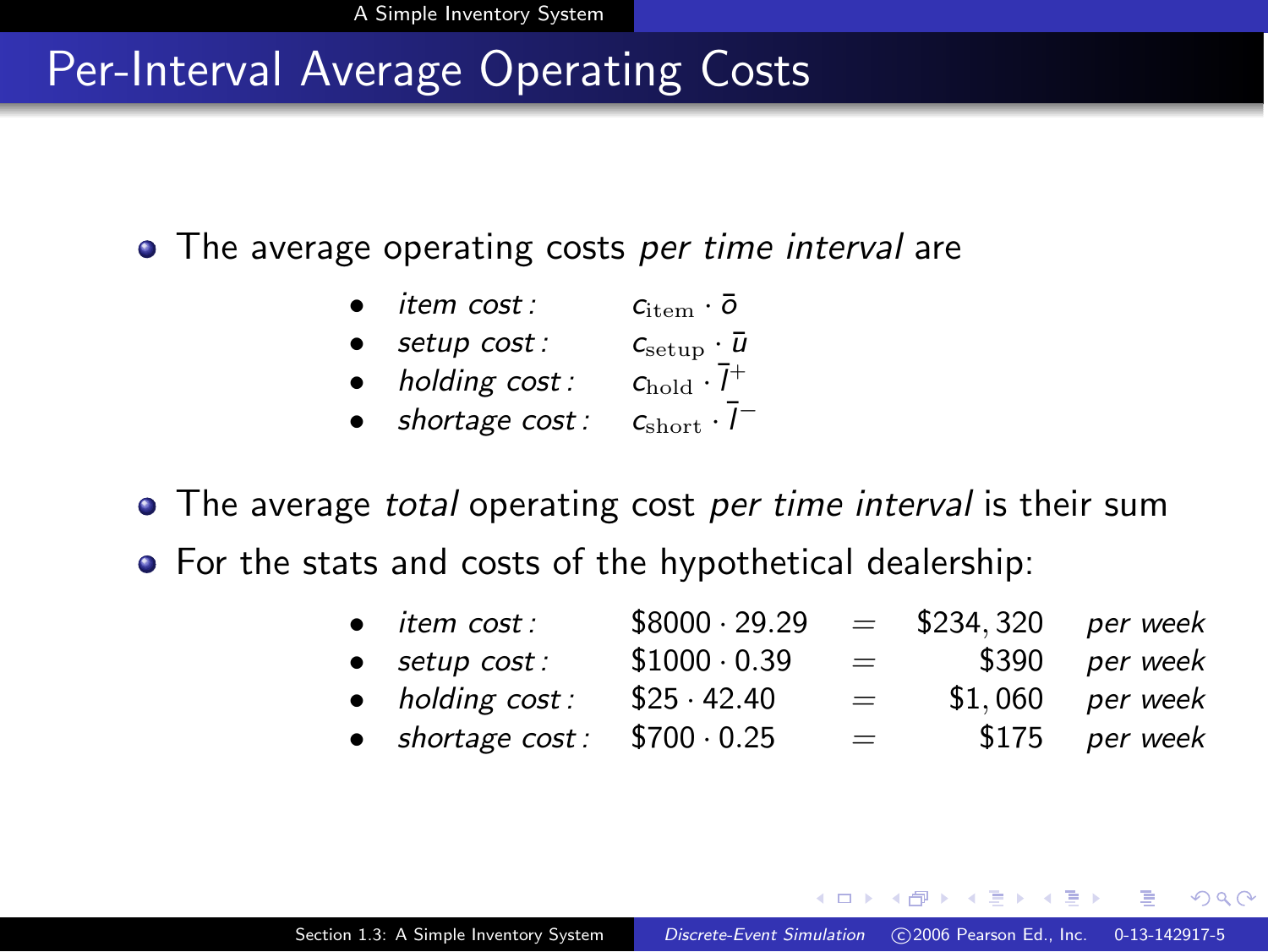# Cost Minimization

- $\bullet$  By varying s (and possibly S), an optimal policy can be determined
- Optimal ⇐⇒ minimum average cost
- Note that  $\bar{\sigma} = \bar{d}$ , and  $\bar{d}$  depends only on the demands
- $\bullet$  Hence, item cost is independent of  $(s, S)$
- Average *dependent* cost is

avg setup cost  $+$  avg holding cost  $+$  avg shortage cost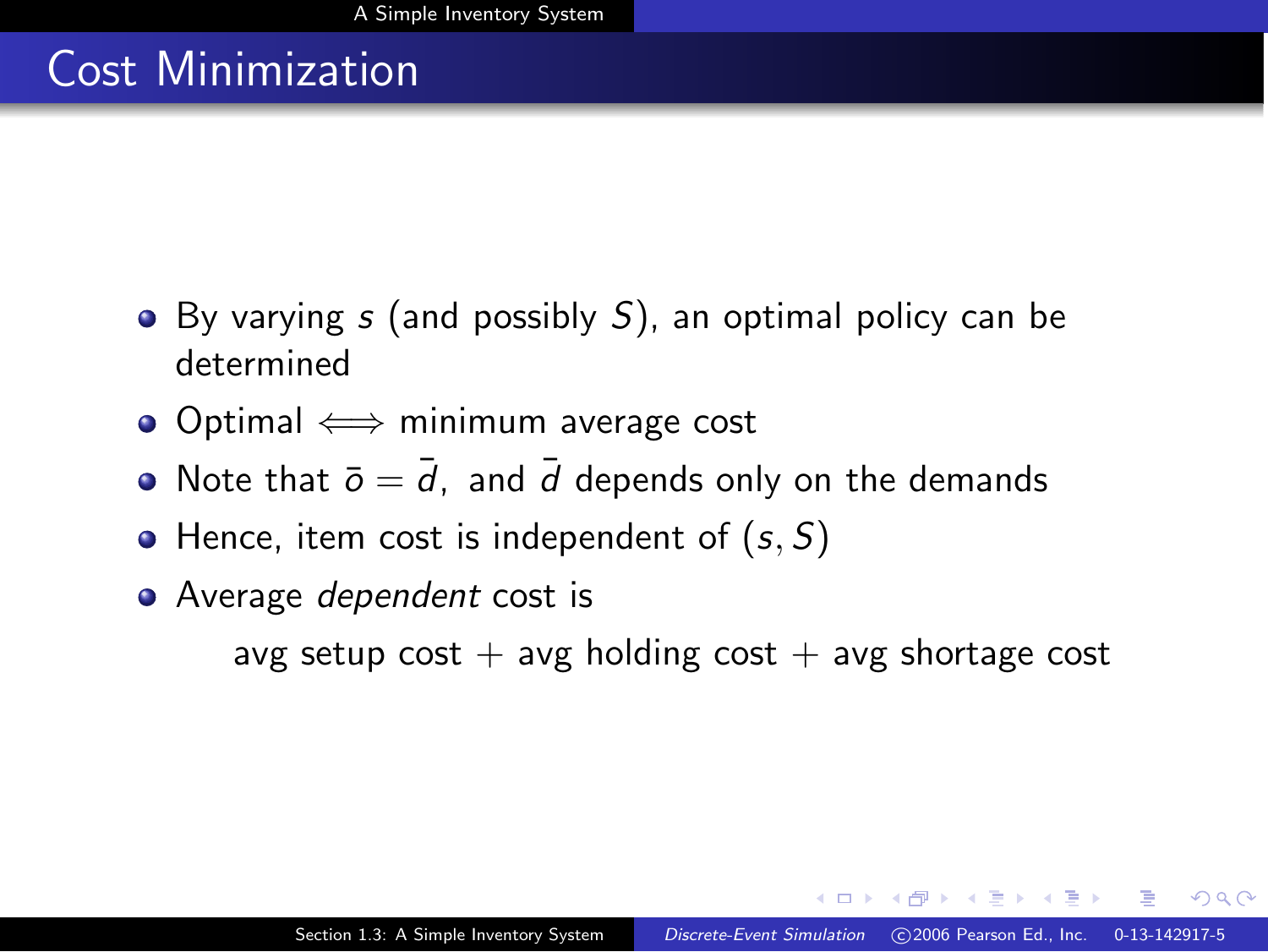### **Experimentation**

- Let S be fixed, and let the demand sequence be fixed
- $\bullet$  If s is systematically increased, we expect:
	- average setup cost and holding cost will increase as s increases
	- average shortage cost will decrease as s increases
	- average dependent cost will have 'U' shape, yielding an optimum
- From results (next slide), minimum cost is \$1550 at  $s = 22$